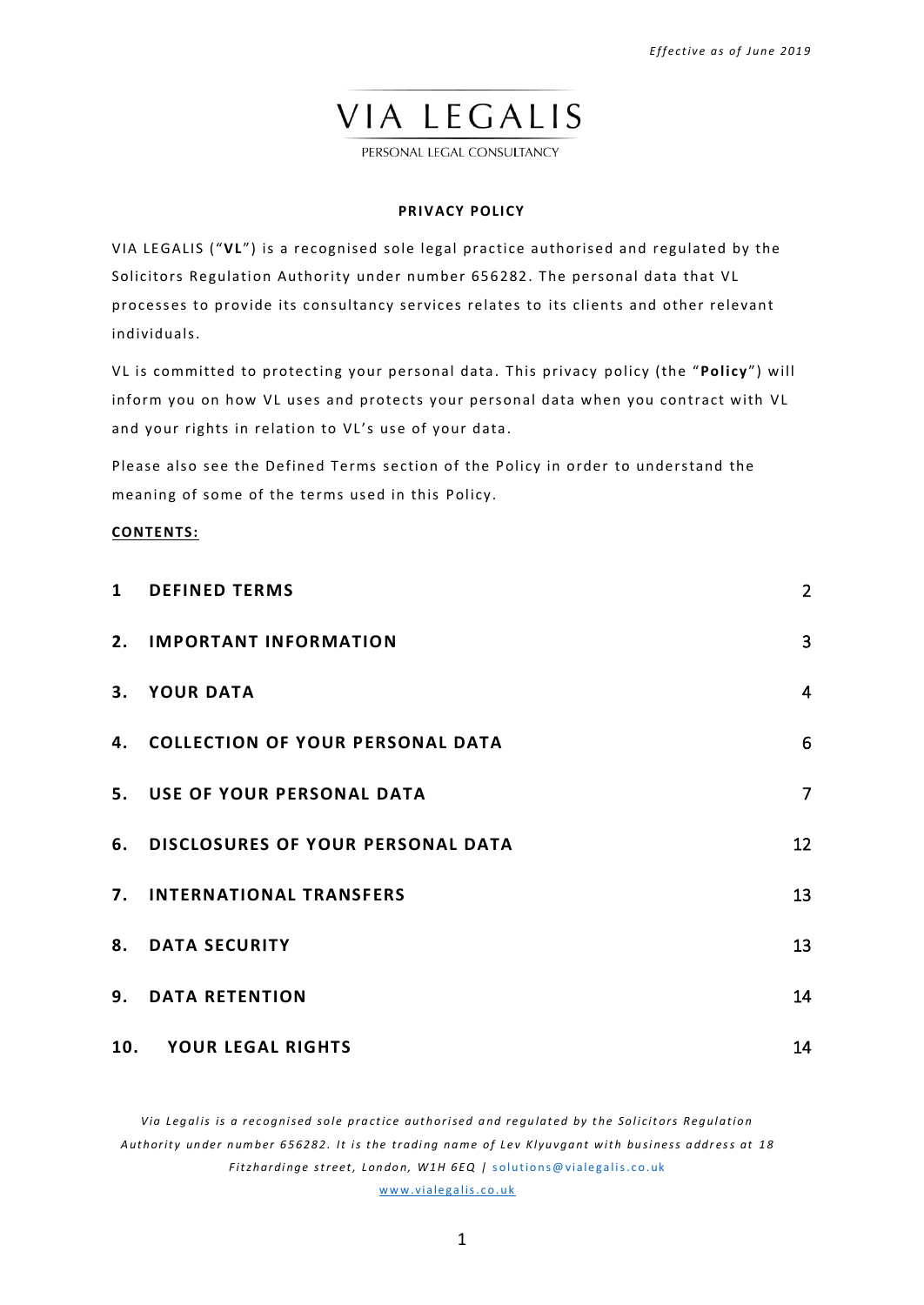PERSONAL LEGAL CONSULTANCY

### <span id="page-1-0"></span>**1 DEFINED TERMS**

### **1.1. LAWFUL BASIS**

- 1.1.1. " **Legitimate Interest** " means the interest of VL's business in conducting and managing VL's business to enable it to give you the best advice and service and the best and most secure experience. VL will make sure it considers and balances any potential impact on you (both positive and negative) and your rights before VL processes your personal data for its legitimate interests. VL does not use your personal data for activities where VL's interests are overridden by the impact on you and your rights (unless VL has your consent or are otherwise required or permitted to by law).
- 1.1.2. "**Performance of Contract** " means processing your data where it is necessary for the performance of a contract to which you are a party or to take steps at your request before entering into such a contract.
- 1.1.3. "**Compliance with a legal or regulatory obligation**" means processing your personal data where it is necessary for compliance with a legal or regulatory obligation that VL is subject to, including transferring your personal data to a government or regulatory body.

## <span id="page-1-1"></span>**1.2. THIRD PARTIES**

- 1.2.1. Any service provider acting as processors who provide IT and/or IT support services, practice administration and management services, virtual assistance services and any other form of practice management, administration or support services.
- 1.2.2. Professional advisers acting as processors or joint controllers including other lawyers, bankers, experts, auditors and insurers who provide consultancy, legal, expert witness, insurance services, accounting services.
- 1.2.3. HM Revenue & Customs, regulators and other authorities based in the United Kingdom, who require reporting of processing activities in certain circumstances.

*V i a Le g al i s i s a r e c og ni se d so l e pr a c t i c e aut h or i se d a nd r e gu l at e d by t he Sol i c i t or s Re g ul at i o n* Authority under number 656282. It is the trading name of Lev Klyuvgant with business address at 18 *Fitzhardinge street, London, W1H 6EQ | solutions@vialegalis.co.uk* www.vialegalis.co.uk

2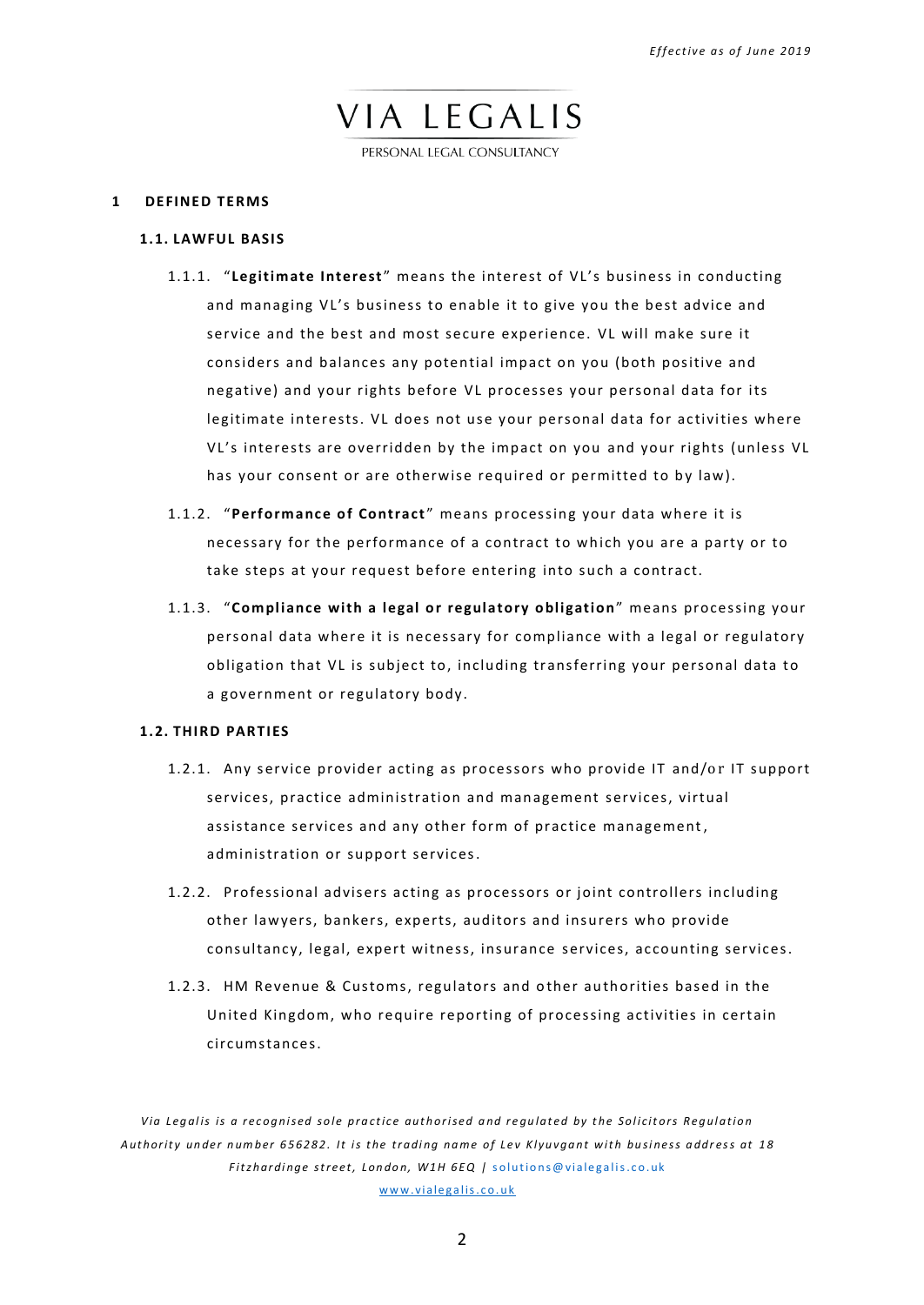PERSONAL LEGAL CONSULTANCY

### <span id="page-2-0"></span>**2. IMPORTANT INFORMATION**

## **Purpose of this Policy**

- 2.1. This Policy aims to give you information on how VL collects and processes your personal data in its dealings with you.
- 2.2. VL does not knowingly collect data relating to children otherwise than from an authorised parent or guardian.
- 2.3. It is important that you read this Policy so that you are fully aware of how and why VL is using your data.

## **Controller**

- 2.4. VL is the controller and is responsible for your personal data.
- 2.5. VL will be responsible for overseeing questions in relation to this Policy. If you have any questions about this Policy, including any requests to exercise your legal rights, please contact VL using the details set out below.

## **Contact details**

- 2.6. Full legal name: Via Legalis
- 2.7. Name of Data Protection Manager: Lev Klyuvgant
- 2.8. Email address: [admin@vialegalis.co.uk](mailto:admin@vialegalis.co.uk)
- 2.9. Postal address: 18 Fitzhardinge Street, London, W1H 6EQ

## **Complaints**

- 2.10. You have the right to make a complaint at any time to the Information Commissioner's Office (ICO), the UK supervisory authority for data protection issues [\(www.ico.org.uk\)](http://www.ico.org.uk/).
- 2.11. However, it may be more productive and efficient if before approaching the ICO, you contact VL with a view to resolving your concerns. You can view VL's general complaints procedure on request.

## **Informing of changes**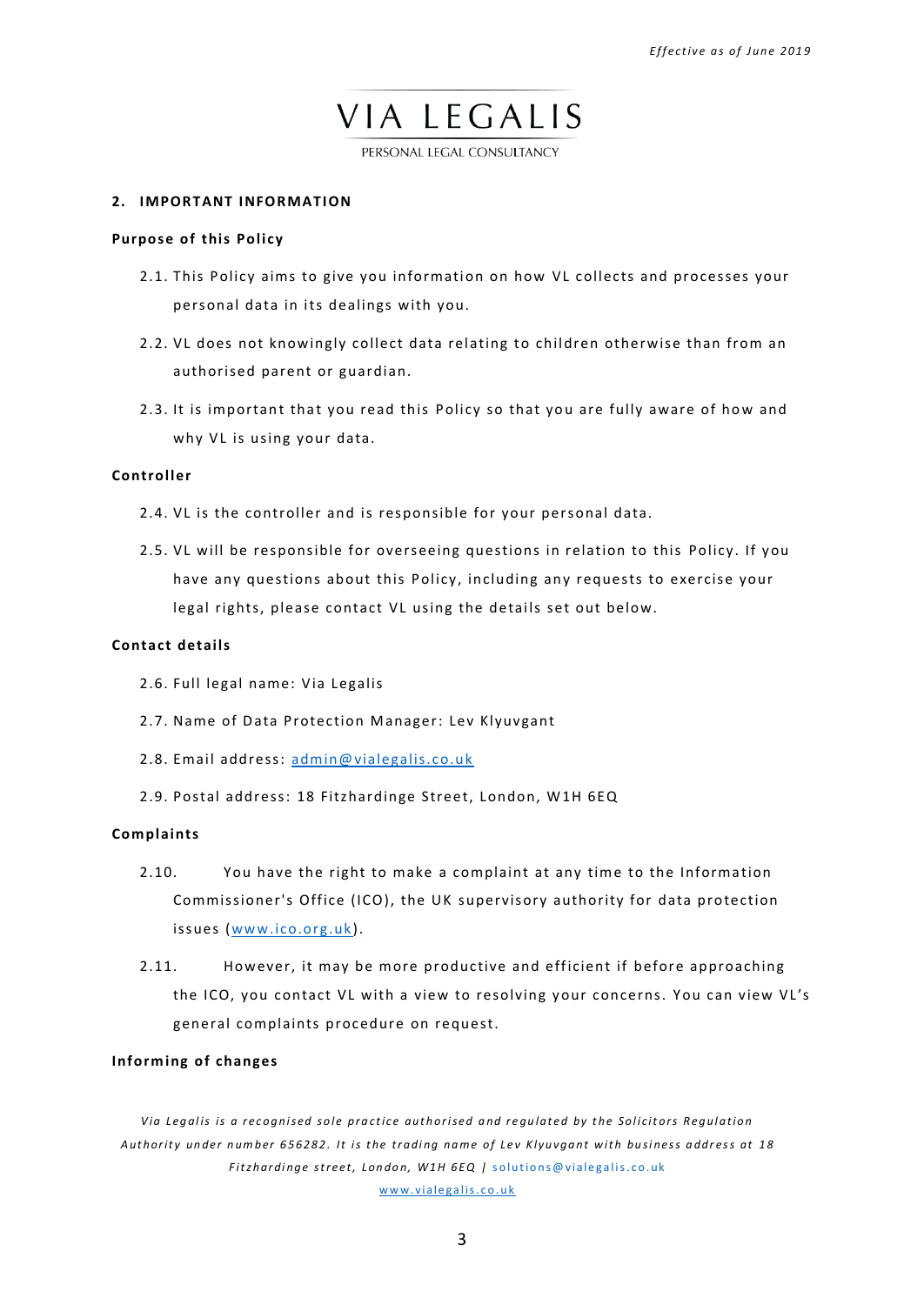PERSONAL LEGAL CONSULTANCY

- 2.12. VL keeps the Policy under regular review. This version was last updated in and is effective as of May 2019.
- 2.13. It is important that the personal data VL holds about you is accurate and current. Please keep VL informed if your personal data changes during our working relationship.

### **Third-party links**

- 2.14. The VL website may include links to third-party websites, plug-ins and applications. Clicking on those links or enabling those connections may allow third parties to collect or share data about you.
- 2.15. VL does not control these third-party websites and is not responsible for their privacy statements. When you leave the VL website, VL encourages you to stay aware of the privacy policy of every website that you visit.

## <span id="page-3-0"></span>**3. YOUR DATA**

- 3.1. Personal data, or personal information, means any information about an individual from which that person can be identified. It does not include data where the identity has been removed (anonymous data).
- 3.2. VL may collect, use, store and transfer different kinds of personal data about you which VL has grouped together as follows:
	- 3.2.1. **Identity Data**: includes first name, maiden name, last name, username or similar identifier, marital status, title, date of birth and gender.
	- 3.2.2. **Client Matter Data** : includes details about the ma t ters on which VL is advising you including payments to and from you and other details of the services that VL is providing to you.
	- 3.2.3. **Contact Data**: includes billing address, delivery address, email address and telephone numbers.
	- 3.2.4. **Financial Data**: includes bank account and payment card details.
	- 3.2.5. **Marketing and Communications Data** : includes your preferences in receiving marketing from VL and your communication preferences.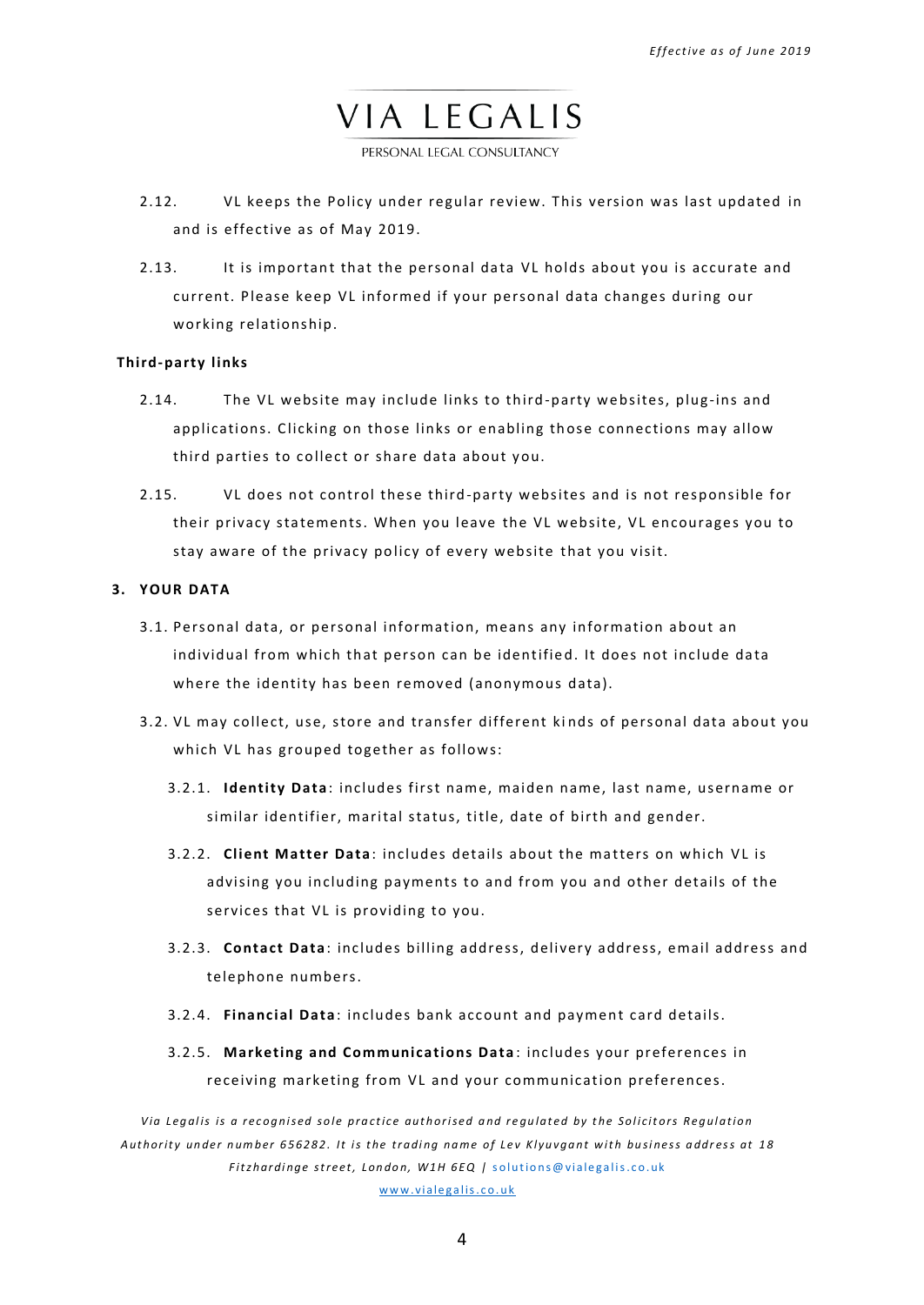PERSONAL LEGAL CONSULTANCY

- 3.2.6. **Profile Data**: includes your user name and any password, your interests, preferences, feedback and survey responses.
- 3.2.7. **Technical Data** : includes internet protocol (IP) add ress, your login data, browser type and version, time zone setting and location, browser plug-in types and versions, operating systems and platform and other technology on the devices you use to access VL's website.
- 3.2.8. **Usage Data**: includes information about how you u se VL's website and services.
- 3.3. VL also collects, uses and shares **Aggregated Data**, such as statistical or demographic data for any purpose. Aggregated Data could be derived from your personal data but is not considered personal data in law as this data will not directly or indirectly reveal your identity. For example, VL may aggregate your Usage Data to calculate the percentage of users accessing a specific website feature. However, if VL combines or connects Aggregated Data with your personal data so that it can directly or indirectly identify you, VL treats the combined data as personal data which will be used in accordance with this Policy.
- <span id="page-4-0"></span>3.4. VL may need to collect special categories of personal data about you. This includes details about your race or ethnicity, religious or philosophical beliefs, sex life, sexual orientation, political opinions, trade union membership, information about your health and genetic and biometric data.
- 3.5. Very occasionally, VL may need to collect information about criminal convictions and offences. Should VL need to obtain, record or use such data, then VL will do so on the basis that it is necessary for the purposes of establishing, exercising or defending a legal claim. VL may, in cert ain circumstances, require the explicit consent of the data subject. Should such a need arise, VL will contact you. In such cases, VL will apply enhanced security measures to ensure that the privacy of the data is maintained and will only process it in accordance with the purposes as set out in paragraph [5](#page-6-0) below.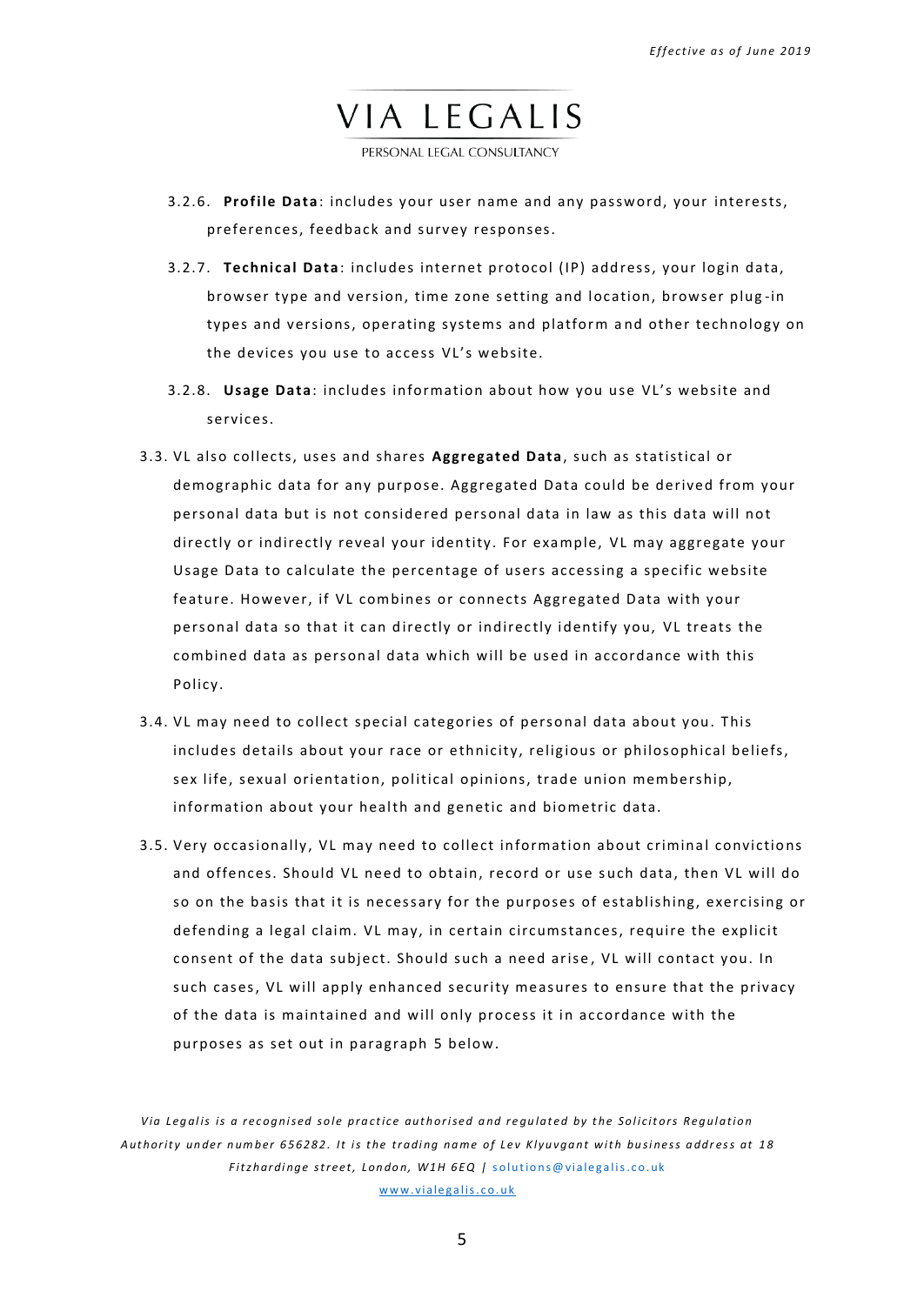PERSONAL LEGAL CONSULTANCY

## **Failure to provide personal data**

3.6. Where VL needs to collect and process personal data by law, or under the terms of a contract VL has with you and you fail to provide that data when requested, VL may not be able to perform the contract VL has or is trying to enter into with you (for example, to provide you with VL's services). In this case, VL may have to cease to act for you or cancel a service you have with VL, but VL will notify you if this is the case at the time.

#### <span id="page-5-0"></span>**4. COLLECTION OF YOUR PERSONAL DATA**

4.1. VL uses different methods to collect data from and about you.

## **Direct interactions**

- 4.2. You may give VL your Identity, Contact and Financial Data by filling in forms or by corresponding with VL by post, phone, email or other means. This includes personal data you provide when you:
	- 4.2.1. become VL's client or start a new matter with VL;
	- 4.2.2. submit a contact form;
	- 4.2.3. subscribe to VL's publications;
	- 4.2.4. request marketing materials to be sent to you;
	- 4.2.5. register to attend an event or webinar hosted by VL;
	- 4.2.6. interact with us at a conference or event;
	- 4.2.7. provide services to us or otherwise engage with us in your capacity as a Third Party; and
	- 4.2.8. give VL feedback or complete a survey requested by VL.

## **Automated technologies or interactions**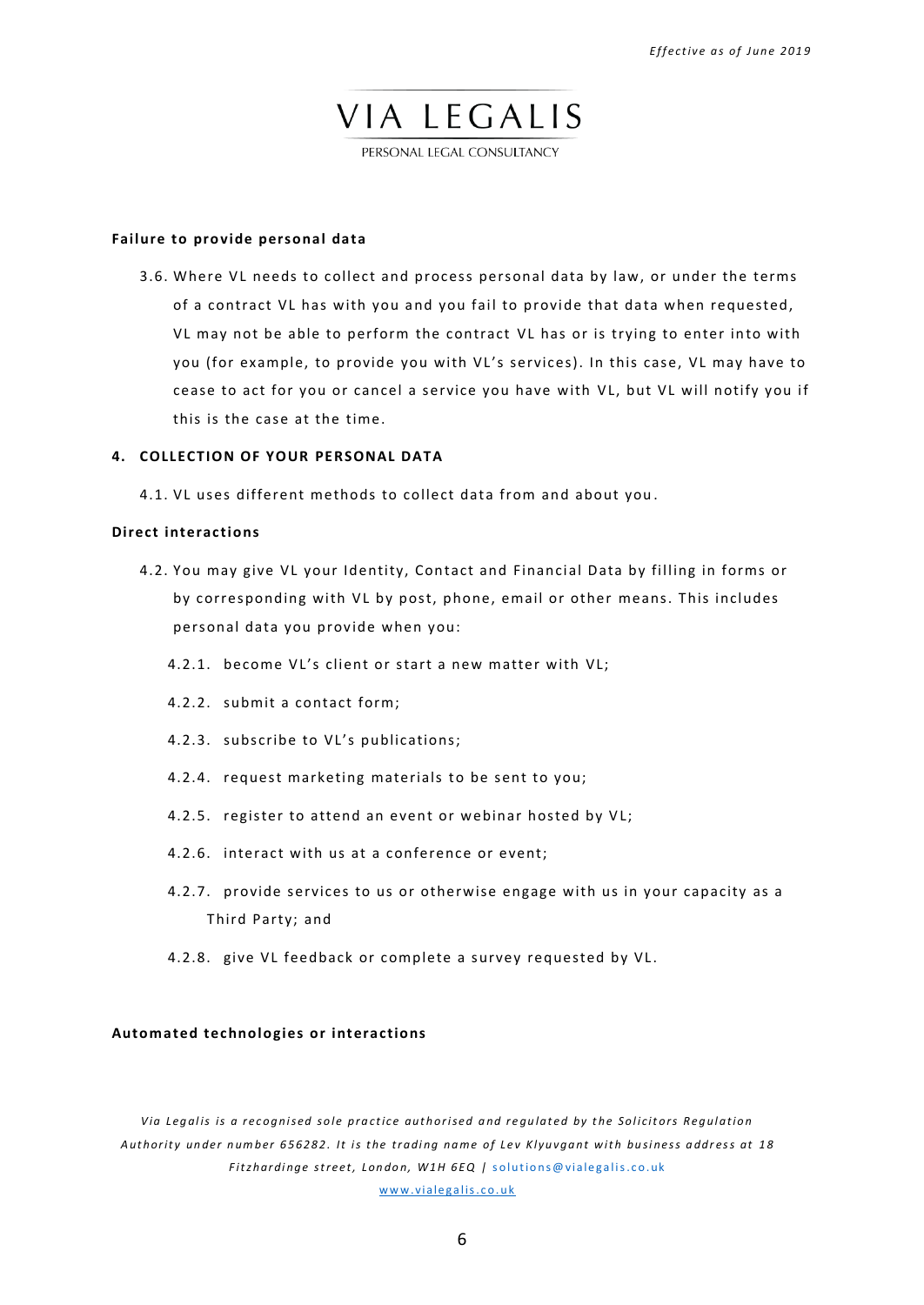PERSONAL LEGAL CONSULTANCY

4.3. As you interact with VL's website, VL may automatically collect Technical Data about your equipment, browsing actions and patterns. VL collects this personal data by using cookies, and other similar technologies. You can find more details and manage your preferences in relation to VL's use of cookies [here.](https://www.vialegalis.co.uk/cookie-policy?lang=ru)

## **Third parties or publicly available sources**

- 4.4. VL may receive personal data about you from various third parties and public sources as set out below:
	- 4.4.1. Technical Data from the following parties:
		- analytics providers such as Google based inside and outside the European Economic Area ( EEA); and
		- search information providers based inside or outside the EEA that may be required by VL to fulfil any regulatory or good practice requirements.
	- 4.4.2. Contact, Financial and Client Matter Data from providers of technical, payment and delivery services based inside or outside the EEA;
	- 4.4.3. Identity and Contact Data from public sources such as Companies House, the Electoral Register and private data subscription sources such as paid information databases based inside or outside the EEA, that may be required by VL to fulfil its regulatory or good practice requirements; and
	- 4.4.4. Social networking and media platforms, including LinkedIn, Facebook, Instagram, Twitter.

## <span id="page-6-0"></span>**5. USE OF YOUR PERSONAL DATA**

- 5.1. VL will only use your personal data when the law allows it to. Most commonly, VL will use your personal data in the following circumstances:
	- 5.1.1. Where it needs to provide or in preparation for providing its legal services to you.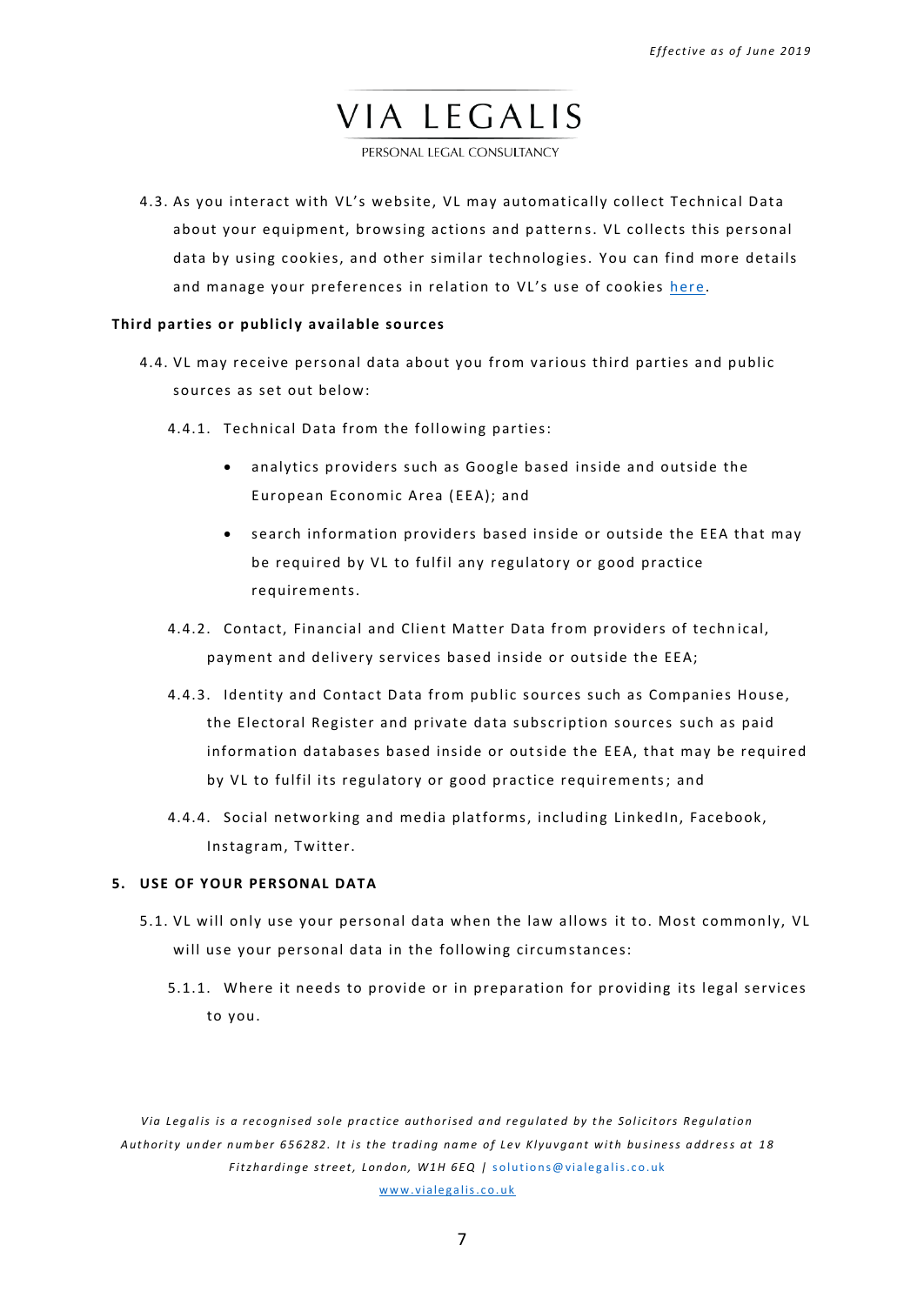PERSONAL LEGAL CONSULTANCY

- 5.1.2. Where it is necessary for its legitimate interests (or those of a third party) and your interests and fundamental rights do not override those interests.
- 5.1.3. Where it needs to comply with a legal or regulatory obligation.
- 5.2. Generally, VL does not rely on consent as a legal basis for processing your personal data, other than when VL needs to process special category data (as described in paragraph [3.4](#page-4-0) above), or in relation to sending certain marketing communications to you via email in cases where VL is not relying on the basis of legitimate in terest.
- 5.3. You have the right to withdraw consent to marketing at any time by unsubscribing from VL's emails (via the preference centre in the footer) or emailing [admin@vialegalis.co.uk](mailto:admin@vialegalis.co.uk). You may also withdraw your consent for VL to process special category data at any time . However, if you choose to do so, the potential consequences are set out in paragraph 10.1.7 below.

#### **Purposes for use**

- 5.4. Below is a description of all the ways VL plans to use your personal data and which legal bases it relies on to do so. VL has also identified its legitimate interests, where applicable.
- 5.5. Note that VL may process your personal data for more than one lawful ground depending on the specific purpose for which it is using your data.

| Purpose/Activity       | Data type $(s)$                               | Basis for processing                                                                                                                         |
|------------------------|-----------------------------------------------|----------------------------------------------------------------------------------------------------------------------------------------------|
| Register as new client | Identity<br>$\bullet$<br>Contact<br>$\bullet$ | Performance of a<br>$\circ$<br>contract with you<br>and provision of<br>services to you<br>Compliance with<br>$\circ$<br>legal obligation(s) |

Via Legalis is a recognised sole practice authorised and regulated by the Solicitors Regulation Authority under number 656282. It is the trading name of Lev Klyuvgant with business address at 18 *Fitzhardinge street, London, W1H 6EQ | solutions@vialegalis.co.uk* www.vialegalis.co.uk

8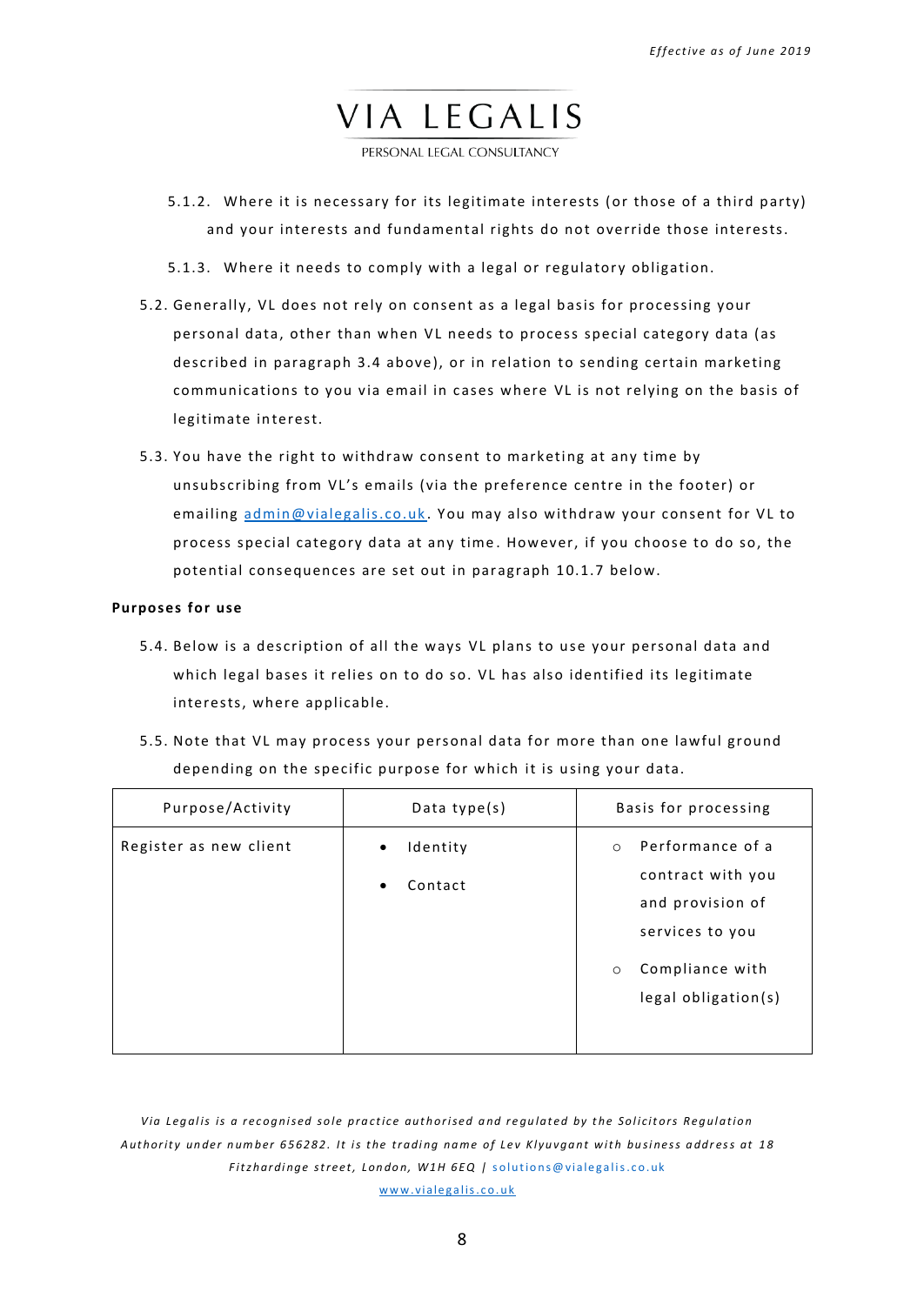PERSONAL LEGAL CONSULTANCY

| Performance of services:<br>Legal advice and<br>related services<br>Collection and<br>management of<br>payments, fees and<br>charges<br>Collection and<br>recovery of money<br>owed to VL                                         | Identity<br>Contact<br>Financial<br>Transaction<br>Marketing and<br>Communications | Performance of a<br>$\circ$<br>contract with you<br>and provision of<br>services to you<br>Necessary for VL's<br>$\circ$<br>legitimate interests<br>(e.g. to collect funds<br>due to VL) |
|-----------------------------------------------------------------------------------------------------------------------------------------------------------------------------------------------------------------------------------|------------------------------------------------------------------------------------|------------------------------------------------------------------------------------------------------------------------------------------------------------------------------------------|
| Relationship management:<br>Notification of<br>changes to VL's<br>terms of business,<br>this Policy or any<br>other matter(s)<br>relating to VL's<br>performance of a<br>contract with you<br>and provision of<br>services to you | Identity<br>Contact<br>Profile<br>Marketing and<br>Communications                  | Performance of a<br>$\circ$<br>contract with you<br>and provision of<br>services to you<br>Compliance with<br>$\circ$<br>legal obligation(s)                                             |
| Administration and<br>protection of VL's business<br>and VL's website (including<br>troubleshooting, data<br>analysis, testing, system<br>maintenance, support,<br>reporting and hosting of<br>data)                              | Identity<br>Contact<br>Technical                                                   | Necessary for VL's<br>$\circ$<br>legitimate interests<br>(for running of VL's<br>business, provision<br>of administration<br>and IT services,<br>network security, to<br>prevent fraud)  |

*Via Legalis is a recognised sole practice authorised and regulated by the Solicitors Regulation Aut hor i t y un de r n um be r 6 5 6 2 8 2 . I t i s t he t r adi ng na m e of Le v K l y u v ga nt w i t h bu si ne s s a ddr e s s at 1 8 Fitzhardinge street, London, W1H 6EQ | solutions@vialegalis.co.uk* www.vialegalis.co.uk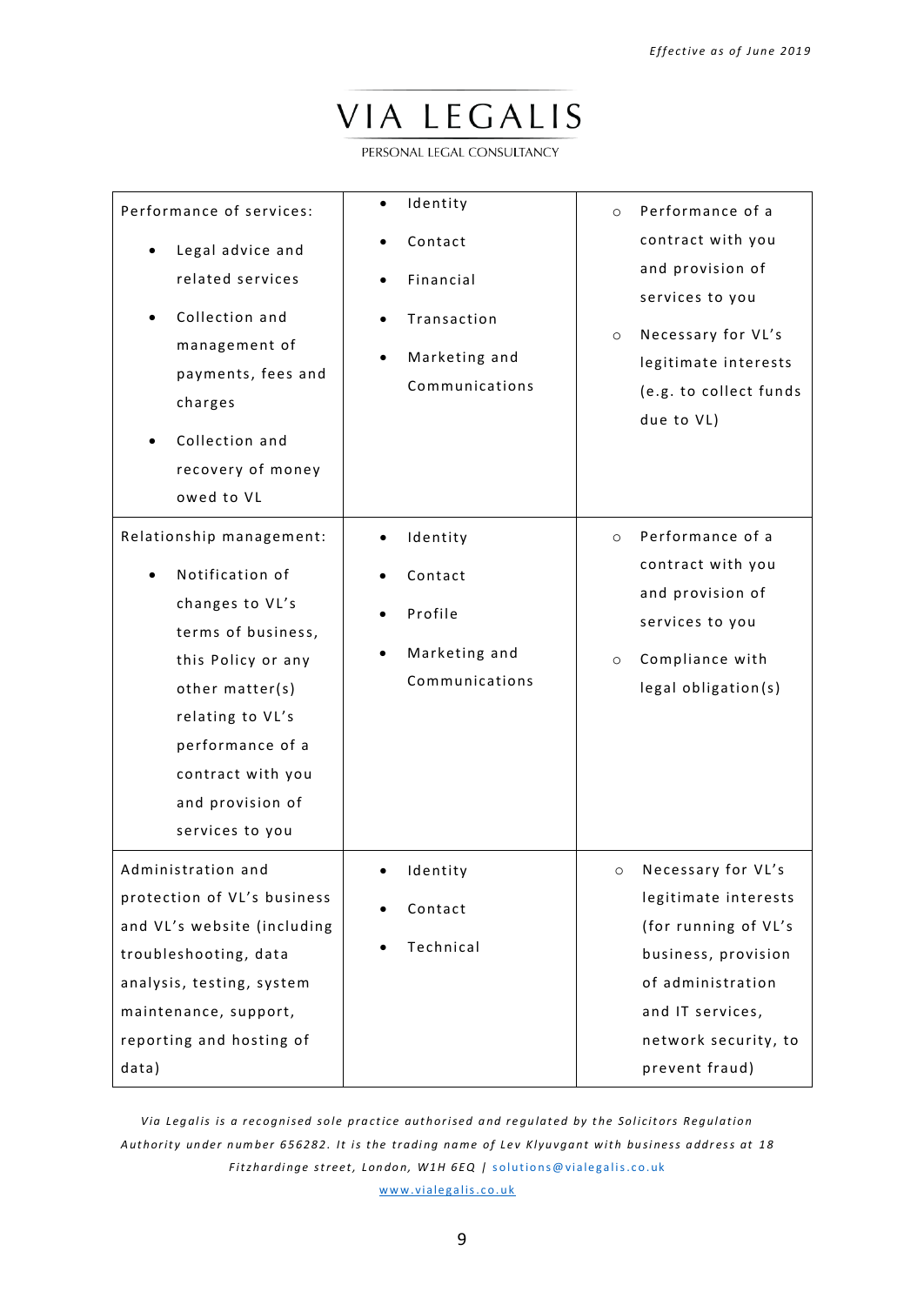PERSONAL LEGAL CONSULTANCY

|                                                                                                                                    |                                                                                         | Necessary to comply<br>$\circ$<br>with a legal<br>obligation(s)                                                                                                                                                                                          |
|------------------------------------------------------------------------------------------------------------------------------------|-----------------------------------------------------------------------------------------|----------------------------------------------------------------------------------------------------------------------------------------------------------------------------------------------------------------------------------------------------------|
| Use of data analytics to<br>improve VL's website,<br>products/services,<br>marketing, customer<br>relationships and<br>experiences | Technical<br>Usage                                                                      | Necessary for VL's<br>$\circ$<br>legitimate interests<br>(to define types of<br>customers for its<br>products and<br>services, to keep its<br>website updated<br>and relevant, to<br>develop its<br>business and to<br>inform its<br>marketing strategy) |
| Suggesting and<br>recommending to you<br>advice or services that may<br>be of interest                                             | Identity<br>Contact<br>Technical<br>Usage<br>Profile<br>Marketing and<br>Communications | Necessary for VL's<br>$\circ$<br>legitimate interests<br>(to develop its<br>services and to<br>grow its business)                                                                                                                                        |
| Enabling you to complete<br>a survey or another form<br>of feedback relating to VL                                                 | Identity<br>Contact<br>Profile<br>Usage                                                 | Performance of a<br>$\circ$<br>contract with you<br>and provision of<br>services to you<br>Necessary for VL's<br>$\circ$<br>legitimate interests                                                                                                         |

*Via Legalis is a recognised sole practice authorised and regulated by the Solicitors Regulation Aut hor i t y un de r n um be r 6 5 6 2 8 2 . I t i s t he t r adi ng na m e of Le v K l y u v ga nt w i t h bu si ne s s a ddr e s s at 1 8 Fitzhardinge street, London, W1H 6EQ | solutions@vialegalis.co.uk* www.vialegalis.co.uk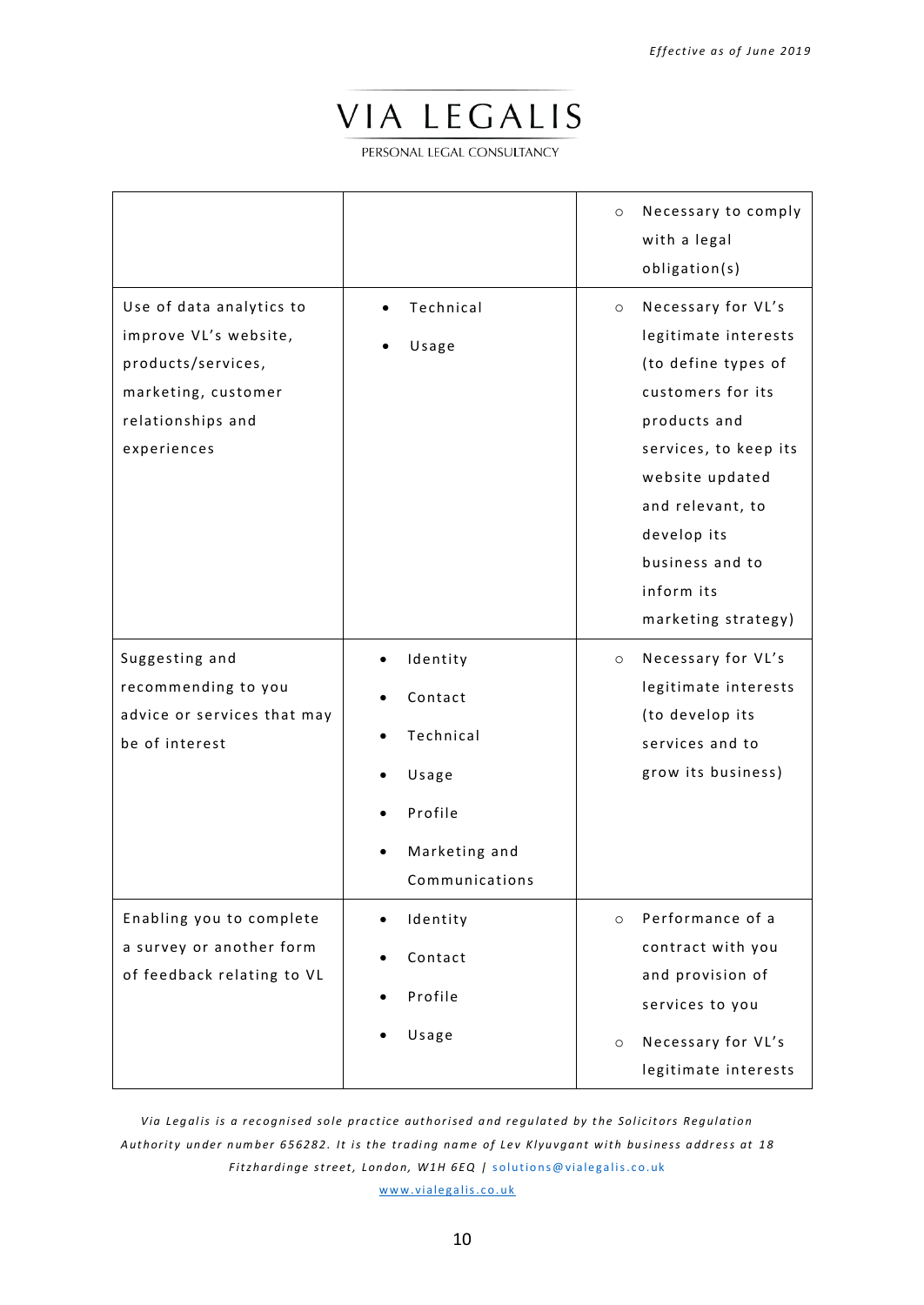PERSONAL LEGAL CONSULTANCY

|                          | Marketing and<br>Communications | (to study how<br>customers use its<br>services, to<br>improve and<br>develop them and<br>grow its business) |
|--------------------------|---------------------------------|-------------------------------------------------------------------------------------------------------------|
| Supplier and Third Party | Identity                        | Performance of a<br>$\circ$                                                                                 |
| relationship management: | Contact                         | contract with you                                                                                           |
| Storing (and             |                                 | and/or provision of                                                                                         |
| updating where           |                                 | services to you                                                                                             |
| necessary) contact       |                                 | Compliance with<br>$\circ$                                                                                  |
| details on VL's          |                                 | legal obligation(s)                                                                                         |
| database so that VL      |                                 | VL's legitimate<br>$\circ$                                                                                  |
| can contact you in       |                                 | interests to                                                                                                |
| relation to its          |                                 | administer its                                                                                              |
| agreements               |                                 | business                                                                                                    |
|                          |                                 | relationships                                                                                               |
| Administering and        |                                 |                                                                                                             |
| managing VL's            |                                 |                                                                                                             |
| business                 |                                 |                                                                                                             |
| relationship with        |                                 |                                                                                                             |
| suppliers and other      |                                 |                                                                                                             |
| <b>Third Parties</b>     |                                 |                                                                                                             |

## **Opting out**

5.6. You can ask VL to stop sending you marketing messages at any time by emailing your request to admin@vialegalis.co.uk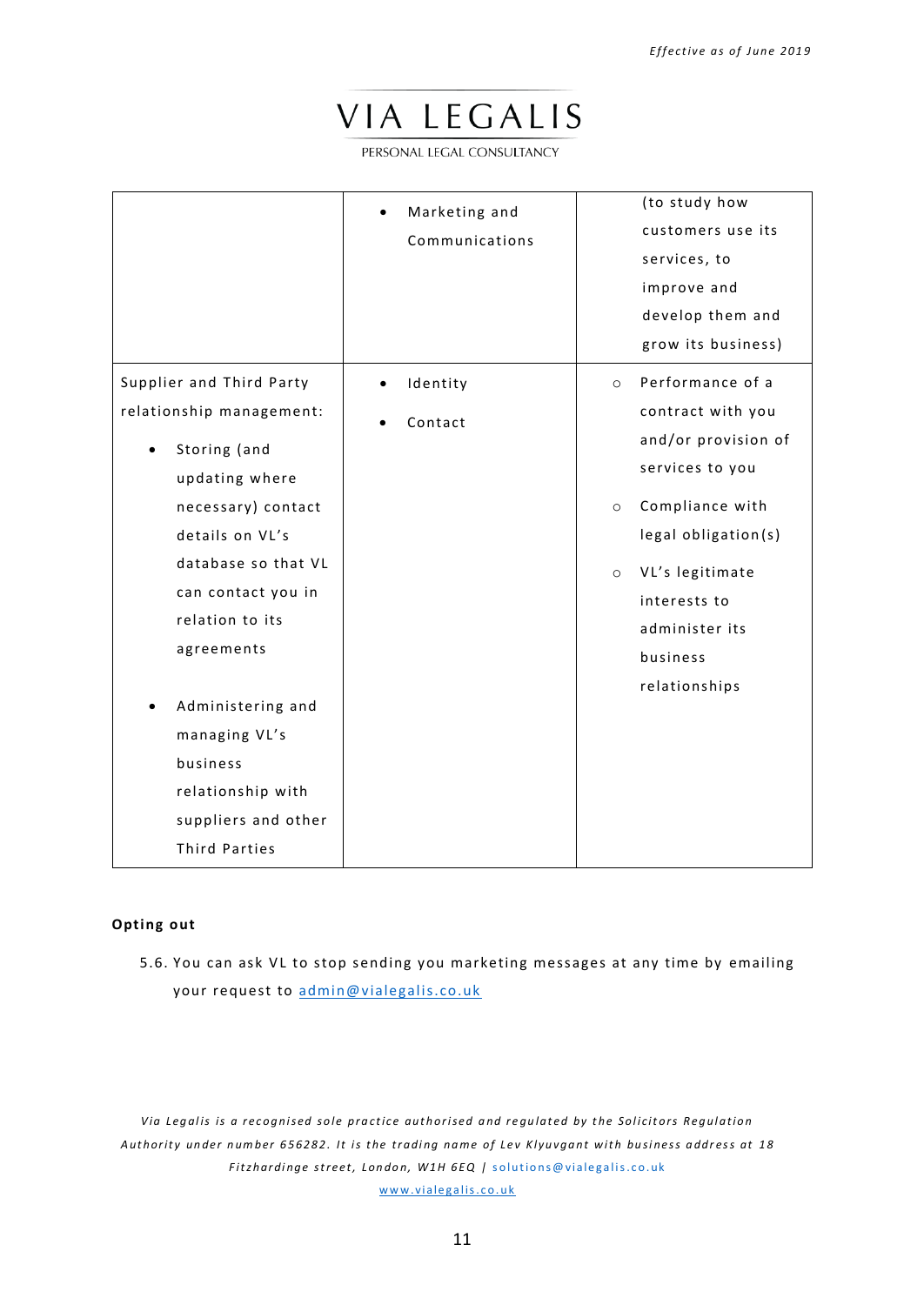PERSONAL LEGAL CONSULTANCY

5.7. Where you opt out of receiving these marketing messages, this will not apply to personal data provided to VL as a result of any client matter that it has undertaken for you or in the course of a service it has provided to you.

## **Cookies**

5.8. You can set your browser to refuse all or some browser cookies, or to alert you when websites set or access cookies. If you disable or refuse cookies, please note that some parts of VL's website may become inaccessible or not function properly.

## **Change of pur pose**

- 5.9. VL will only use your personal data for the purposes for which it collected it, unless it reasonably considers that it needs to use it for another reason and that reason is compatible with the original purpose. If you wish to get an explanation as to how the processing for the new purpose is compatible with the original purpose, please email your request to admin@vialegalis.co.uk
- 5.10. If VL needs to use your personal data for an unrelated purpose, it will notify you and VL will explain the legal basis which allows it to do so.
- 5.11. Please note that VL may process your personal data without your knowledge or consent, in compliance with the abo ve rules, where this is required or permitted by law.

## <span id="page-11-0"></span>**6. DISCLOSURES OF YOUR PERSONAL DATA**

- 6.1. VL may share your personal data with certain parties. These include:
	- 6.1.1. Third Parties, as set out in paragraph [1.2](#page-1-1) above.
	- 6.1.2. Third parties to whom VL may choose to sell, transfer or merge parts of its business or its assets. Alternatively, VL may seek to acquire other businesses or merge with them. If a change happens to VL's business, then the new owners may use your personal data in the same way as set out in this Policy, or as may be amended and notified to you by the new owners at the time .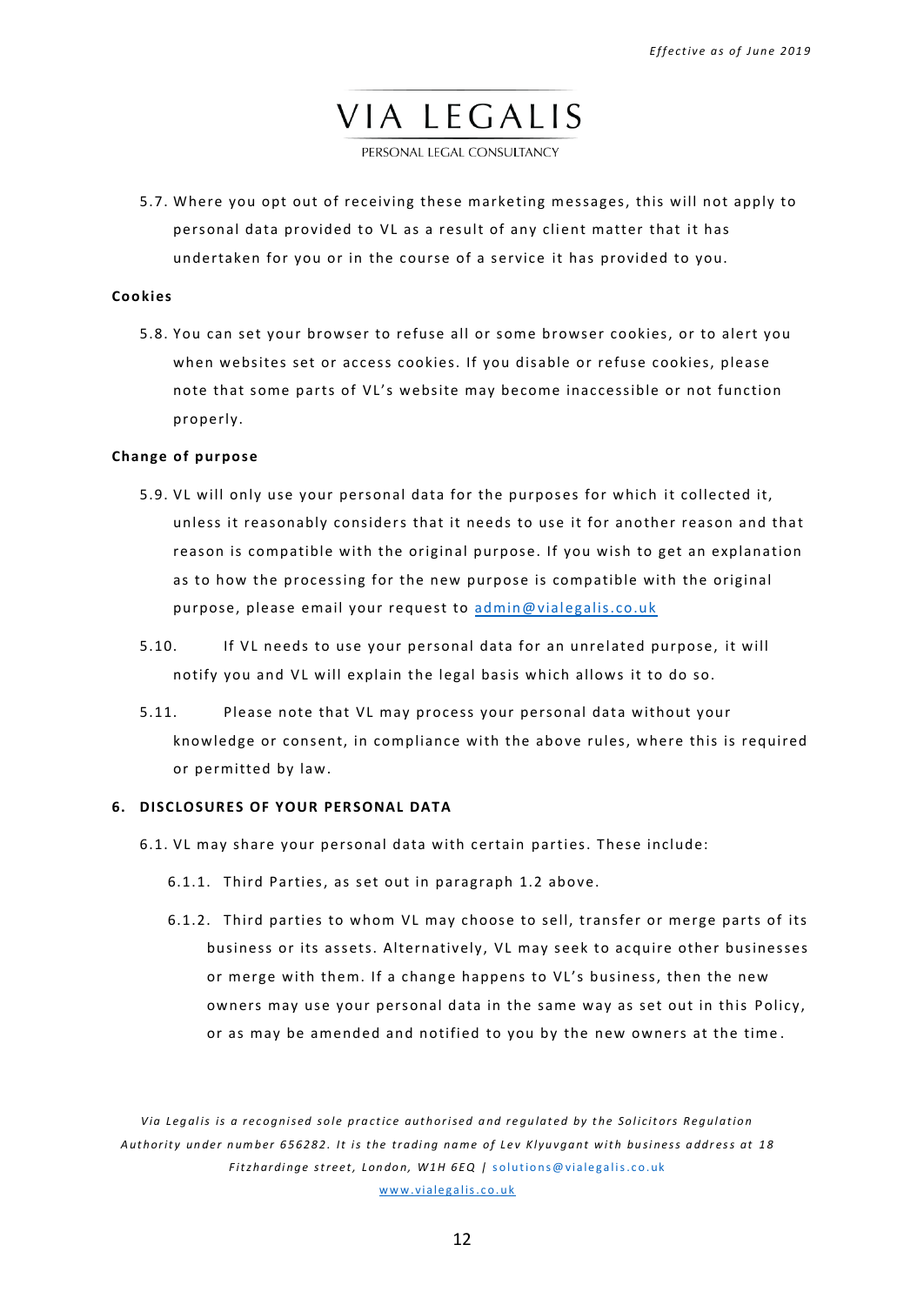PERSONAL LEGAL CONSULTANCY

6.2. VL aims to require all Third Parties to respect the security of your personal data and to treat it in accordance with the law. VL directs its Third Party service providers not to use your personal data for their own purposes and only permit them to process your personal data for specified purposes and in accordance with VL's instructions.

#### <span id="page-12-0"></span>**7. INTERNATIONAL TRANSFERS**

- 7.1. Some of VL's external Third Parties may be based outside the EEA so their processing of your personal data will involve a transfer of data outside the EEA.
- 7.2. Whenever VL transfers your personal data out of the EEA, it will aim to ensure a similar degree of protection is afforded to it by ensuring at least one of the following safeguards is implemented :
	- 7.2.1. VL will only transfer your personal data to countries that have been deemed to provide an adequate level of protection for personal data by the European Commission.
	- 7.2.2. The transfer has been authorised by the relevant data protection authority.
	- 7.2.3. VL has entered into a contract with the organisation with which VL is sharing your information (where possible on terms approved by the European Commission) to ensure your information is adequately protected.

## <span id="page-12-1"></span>**8. DATA SECURITY**

- 8.1. VL has put in place appropriate security measures to prevent your personal data from being accidentally lost, used or accessed in an unauthorised way, altered or disclosed. In addition, VL limits access to your personal data only to those third parties that have a business need to know. They will only process your personal data on VL's instructions and they are subject to a duty of confidentiality.
- 8.2. VL has put in place procedures to deal with any suspected personal data breach and will notify you and any applicable regulator of a breach where VL is legally required to do so.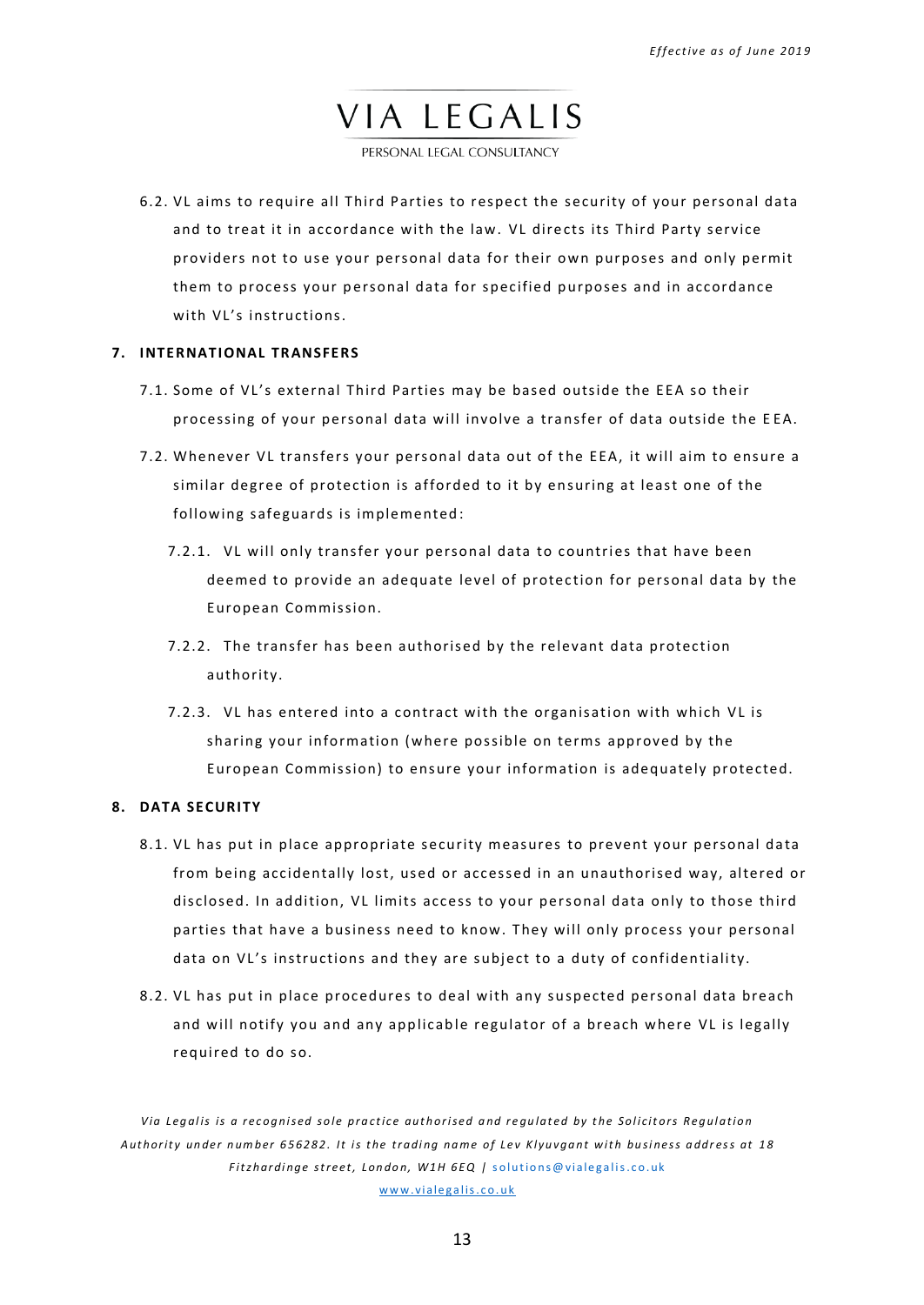PERSONAL LEGAL CONSULTANCY

### <span id="page-13-0"></span>**9. DATA RETENTION**

## **Length of data retention**

- 9.1. VL will only retain your personal data for as long as necessary to fulfil the purposes it collected it for, including for the purposes of satisfying any legal, accounting, reporting or contractual requirements. VL may retain your personal data for a longer period in the event of a complaint or if VL reasonably believes there is a prospect of litigation in respect to its relationship with you.
- 9.2. In accordance with legal, regulatory a nd/or best m arket practice requirements, VL will keep basic information about VL's clients (including Contact, Identity, Financial and Client Matter Data) for at least seven years after they cease being clients.
- 9.3. Otherwise, VL will consider a number of factors to determine the length for which VL retains your data. If you would like any details in relation to this, please email: [admin@vialegalis.co.uk](mailto:admin@vialegalis.co.uk)
- 9.4. Please also see paragraph 10.1.3 below for the circumstances where you can ask VL to delete your data.
- 9.5. In some cases, VL may anonymise your personal data (so that it can no longer be associated with you) for research or statistical purposes. In such a case, VL may use this information indefinitely without further notice to you.

## <span id="page-13-1"></span>**10. YOUR LEGAL RIGHTS**

- 10.1. Under certain circumstances, you have rights under applicable data protection laws in relation to your personal data. Please see below to find out more about these rights:
	- 10.1.1. **Request access to your personal data** (commonly known as a "*data subject access request*"): this enables you to receive a copy of the personal data VL holds about you and to check that VL is lawfully processing it.
	- 10.1.2. **Request correction of the personal data that VL holds about you**: this enables you to have any incomplete or inaccurate data VL holds about you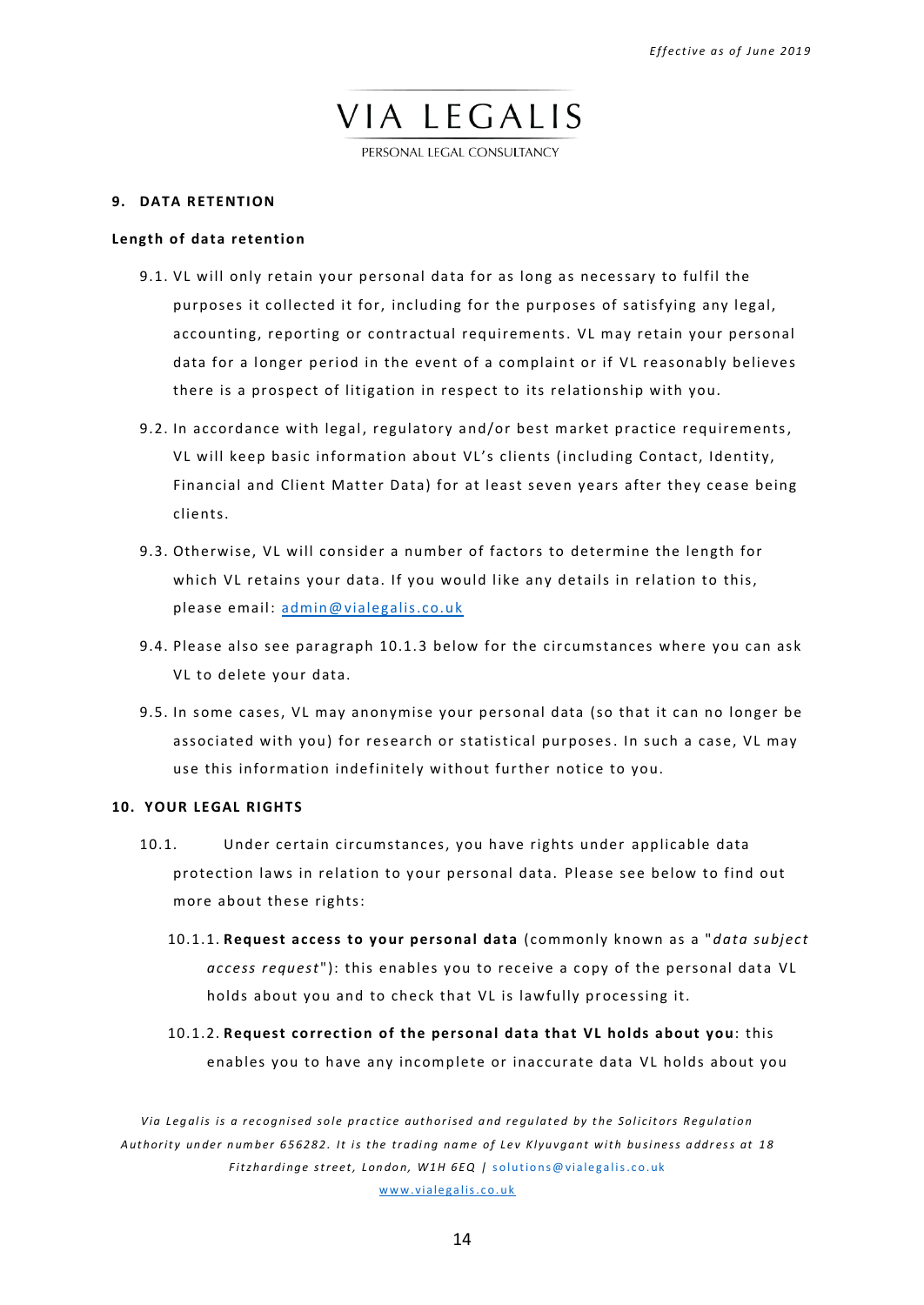PERSONAL LEGAL CONSULTANCY

corrected, though VL may need to verify the accuracy of the new data you provide to it.

<span id="page-14-0"></span>10.1.3. **Request erasure of your personal data** : this enables you to ask VL to delete or remove personal data where there is no good reason for VL's continuing to process it. You also have the right to ask VL to delete or remove your personal data where: (a) you have successfully exercised your right to object to processing (see below), (b) VL may have processed your information unlawfully or (c) where VL is required to erase your personal data to comply with local law.

Note, however, that VL may not always be able to comply with your request of erasure for specific legal or regulatory reasons which, if applicable, will be notified to you at the time of your request.

- 10.1.4. **Object to processing of your personal data** : this enables you to object to VL's processing of your personal data where VL is relying on a legitima te interest (or those of a third party) and there is something about your particular situation which makes you want to object to processing on this ground, as you feel it impacts on your fundamental rights and freedoms. You also have the right to object where VL is processing your personal data for direct marketing purposes. In some cases, VL may demonstrate that it has compelling legitimate grounds to process your information which override your rights and freedoms.
- 10.1.5. **Request the transfer of your pe rsonal data to another party** : this enables you to receive the personal data concerning you which you have provided to us, in a structured, commonly used and machine -r eadable format and to transmit those data to a third party in certain situations.
- 10.1.6. **Request restriction of processing of your persona l data** : this enables you to ask VL to suspend the processing of your personal data in the following scenarios: (a) if you want VL to establish the data's accuracy, (b) where VL's use of the data is unlawful but you do not want VL to erase it, (c) where you need VL to hold the data even if it no longer requires it, as you need it to

*V i a Le g al i s i s a r e c og ni se d so l e pr a c t i c e aut h or i se d a nd r e gu l at e d by t he Sol i c i t or s Re g ul at i o n* Authority under number 656282. It is the trading name of Lev Klyuvgant with business address at 18 *Fitzhardinge street, London, W1H 6EQ | solutions@vialegalis.co.uk* www.vialegalis.co.uk

15